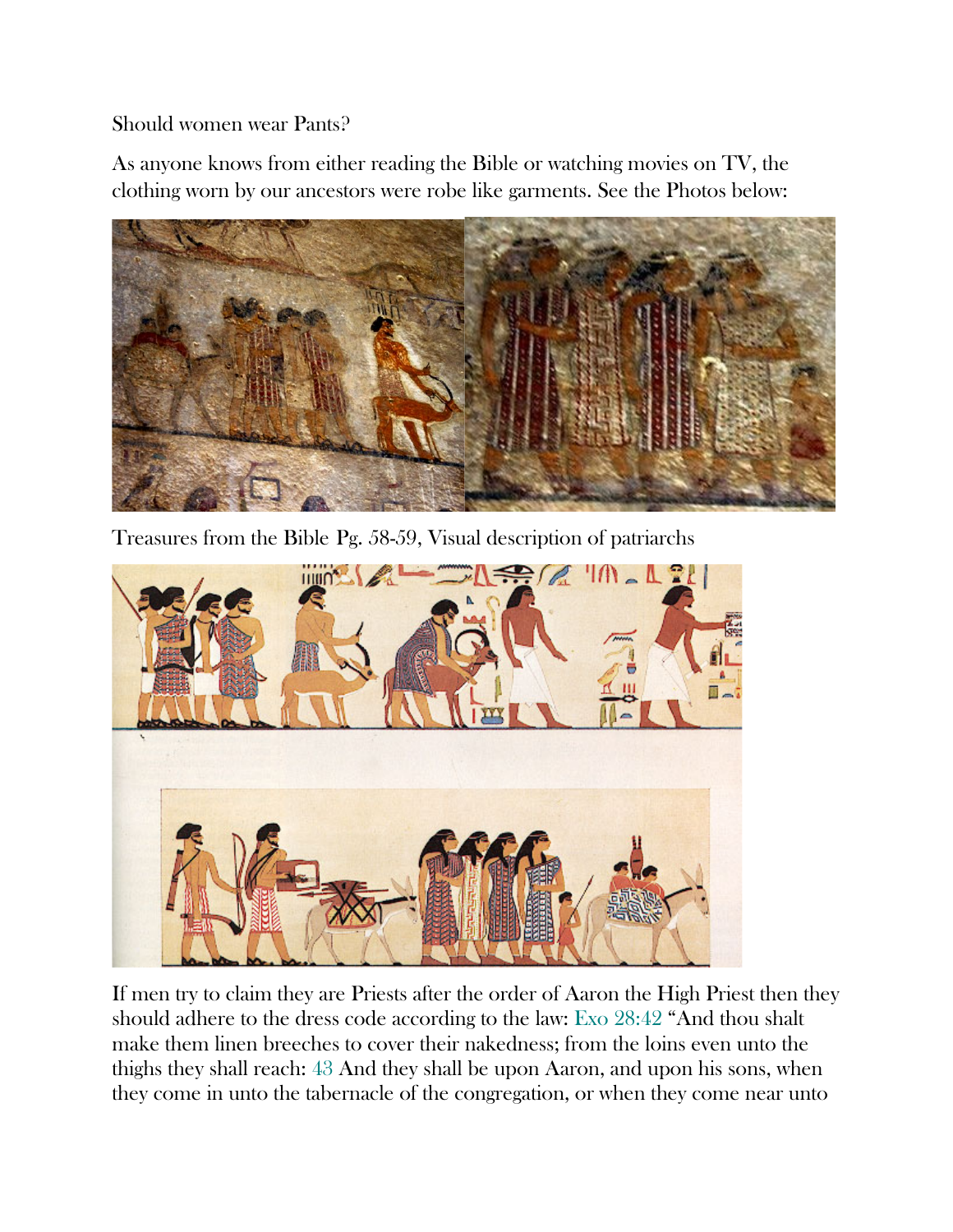the altar to minister in the holy *place*; that they bear not iniquity, and die: *it shall be a* statute for ever unto him and his seed after him."

Breeches are simply light underwear (not causing sweat Ezekiel 44: 18), from the waist to the thy. No pants were worn by the Priests. In fact, it is noted that the Lord told Moses to tell the Priest to cover themselves since they may have not been covered at all.

Did women wear breeches? It is not mentioned in the Bible, however, they did wear longer garments than the men.

It is noted that some groups say there is no difference in men pants and women pants. Pants are pants and women can't were them. What about "tights" then? According to Wikipedia: "Current Use, Tights are most commonly worn with a [skirt](https://en.wikipedia.org/wiki/Skirt) or [dress](https://en.wikipedia.org/wiki/Dress) by women." What would you call thermal underwear? If any of those brothers are wearing thermal underwear on the street corners or at work they are wearing tights which are commonly now worn by women. Tights are tights. Hmm

## **"Early Origins**

While tights are a simple garment, they have gone through significant changes throughout the course of their existence. In fact, in its early days, past iterations were worn by both men and women. Various forms of hosiery were created and worn as far back as ancient Egypt. …

Archaeologists discovered the earliest known pair of stockings in the tomb of a wealthy noble woman. Though the artifact was at least 2,000 years old, the craftsmanship (like with most objects that came out of ancient Egypt) was highly sophisticated. The stockings were designed with a fitted heel for comfort, as well as a draw cord on the top to keep them from slipping down. … By [Jessica Bucci](https://startupfashion.com/author/jessica-bucci/) "

Were pants made exclusively for men?

From the Article in Live Science it was "Explained: Why We Wear Pants"

"According to University of Connecticut evolutionary biologist Peter Turchin, pants owe their several thousand years of worldwide fashionableness to horses — or, more precisely, to the extreme awkwardness of riding a horse in a robe."

"Turchin points to examples of this correlation ranging from Japan, where the traditional dress is the kimono but where samurais wore baggy trousers, to North America, where Plains Indians donned kilts until Europeans brought horses to the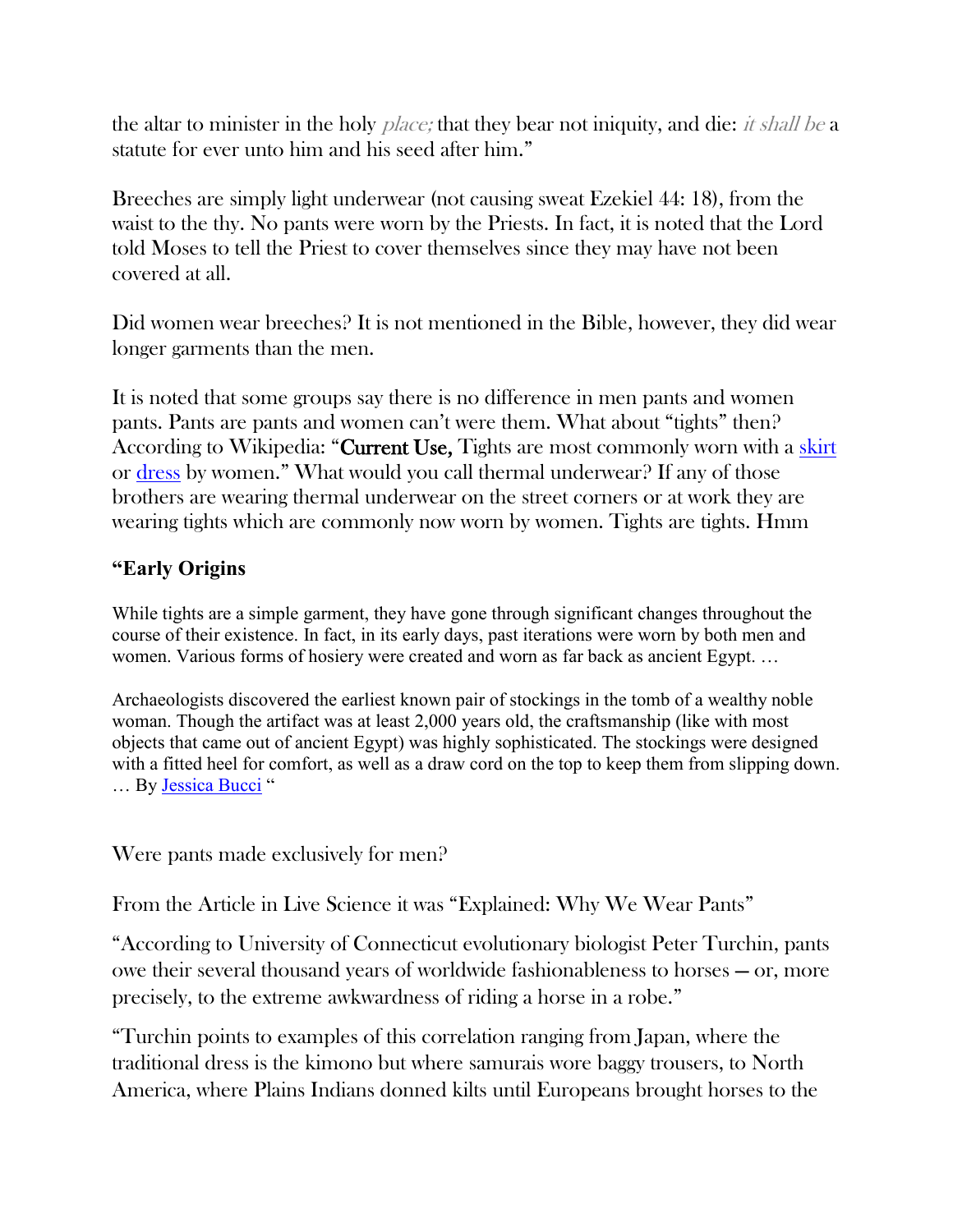continent. Roman soldiers mounted steeds (and adopted pants) in the first century A.D. after getting trounced repeatedly by Hannibal and his trouser-clad cavalrymen."



"Pants-wearing became an everyday affair in Europe during the eighth century, after the fall of the Roman Empire, "when the continent fell under the rule of warriors who fought from horseback — the knights," Turchin explained."So wearing pants became associated with high-status men and gradually spread to other males."

Because of the status symbol implied with pants the old saying was given "Who wears the pants in the house" meaning it should be a man. This is a European adage not from Israel. The scriptures tell us:

Deu 22:5 KJV "The woman shall not wear that which pertaineth unto a man, neither shall a man put on a woman's garment: for all that do so are abomination unto the LORD thy God."

Again, as in the days of old both men and women wore robes, but there was more likely a way to tell if they were a woman's or man's robe by either style or length. The same can apply today with men and women's pants by style, cut, fit, etc. It should not be a problem for a woman to wear pants as long as she is not trying to look like a man. Clothes are made to fit the work related needs like warriors, farmers, police, electricians, doctors, carpenters, cooks, etc. Each having a specific required dress code. A woman will not go to hell for wearing pants as a police officer when the Lord returns.